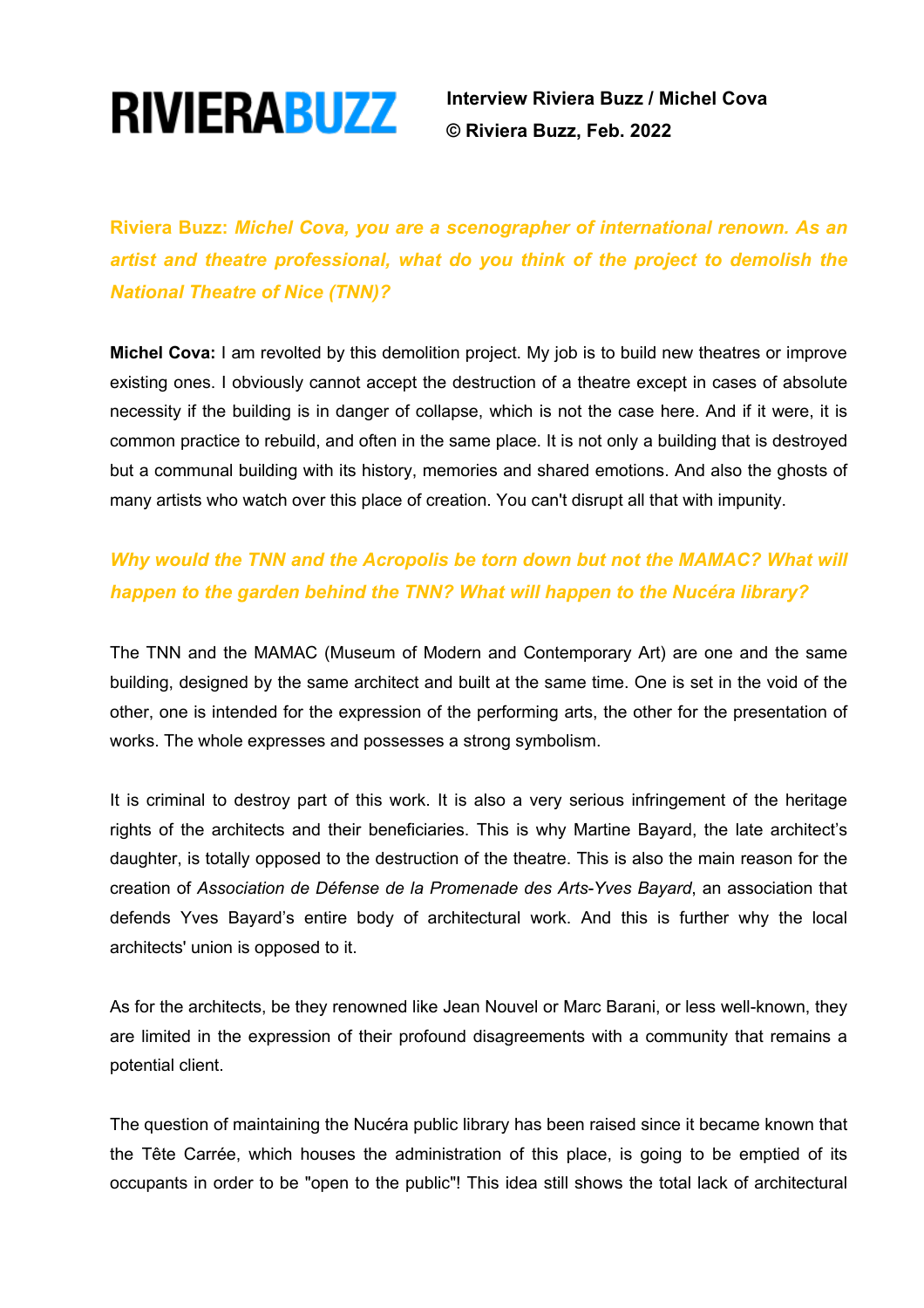culture of the person presenting it: this building, inspired by a sculpture by the Niçois artist Sosno, is also the work of Yves Bayard, and is the first example of inhabited sculpture, a concept developed by Yves, and subsequently developed by other prestigious architects.

A theatre associated with a museum of modern art, a library adjacent to the museum, and an inhabited sculpture whose gaze is directed towards a nearby congress centre. It is rare to find such coherence between four buildings built on the same plot of land. This ensemble is part of Nice's 20th century architectural heritage. The destruction of even one of these buildings also destroys an important part of it.

### **Is there a solution to create an additional green space without demolishing the theatre?**

The additional space resulting from the demolition of the theatre represents less than 2% of the green corridor. It should be easy to find a large garden elsewhere in the city of Nice, a garden with soil adapted to planting tall, shade-producing trees. This is not the case here, on the concrete slab that covers the river. The proof is that the landscaping concept that has just been retained by the City Council, is absolutely not an urban forest - which is impossible to achieve on a concrete slab - but a garden space partially bordered by trees, just like the current Coulée Verte. And it is yet another sloping concrete slab that replaces the theatre!

The deception is clear. There is no need to look for any ecological reason or justification in the choice to destroy the theatre. Let's remember the all too short Irina Brook chapter - the answer is found there: Nice City Hall has very little affinity for living culture.

#### **Why would the French Government support this project?**

The current Minister of Culture [Roselyne Bachelot] and the current Mayor of Nice [Christian Estrosi] were part of the same government and claim to be friends. But this is not enough to explain the Ministry of Culture's support, while experts with the competence to appreciate the real quality of the building (the state of the building and its ability to produce and host shows!!), are totally opposed to its destruction. A more reliable explanation can be found in personal ambitions on the eve of presidential and then legislative elections that will precede the creation of a new government.